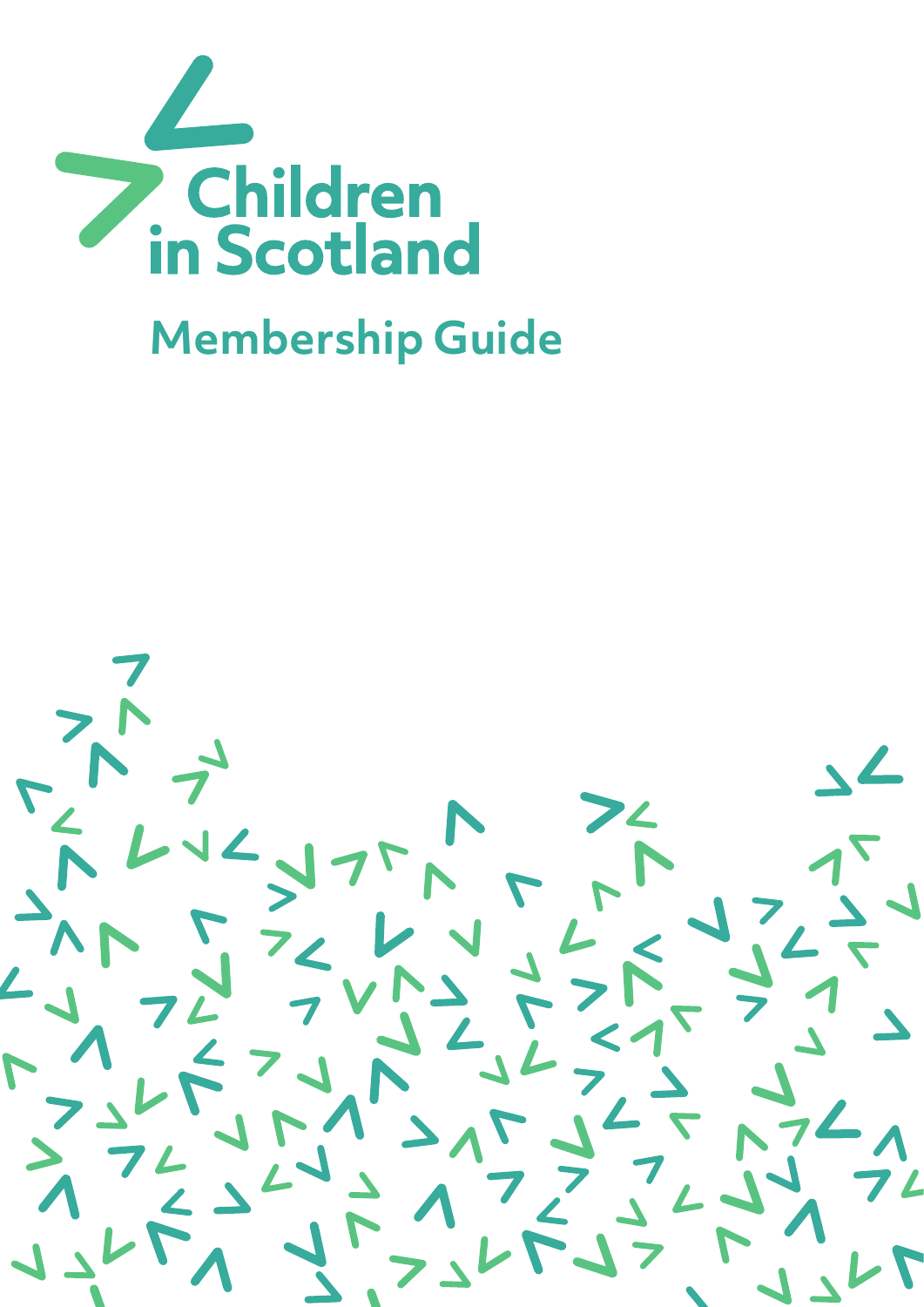# **Introduction**

Joining Children in Scotland's network through our Membership Service provides you with a wide range of benefits, opportunities to engage in our work and have your say, while also supporting the wider work of the charity.

# **Our vision**

Giving all children in Scotland an equal chance to flourish is at the heart of everything we do.

By bringing together a network of people working with and for children, alongside children and young people themselves, we offer a broad, balanced and independent voice. We create solutions, provide support and develop positive change across all areas affecting children in Scotland.

We do this by listening, gathering evidence, and applying and sharing our learning, while always working to uphold children's rights. Our range of knowledge and expertise means we can provide trusted support on issues as diverse as the people we work with and the varied lives of children and families in Scotland.

# **Our values**

### **Brave**

We are champions of children's rights. We take a lead in empowering children and young people and improving lives. We do this with creativity and determination.

# **Collaborative**

We believe in inclusion and we work in partnership. The participation of children, young people and their families, our staff, members, the workforce and our wider network inspires us and is central to achieving our vision.

# **Open and fair**

We are committed to accessibility and honesty. We share our learning, evidence and new ideas. Integrity, balance and respect underpin everything we do.

## **Kind**

We care about people and the environment, and the impact our work has on both Empathy and trust are key in our approach and how we connect with others.



**Membership of Children in Scotland is very important in connecting "policy priorities to a wider network of professionals within the children's sector to help enact positive change for people with learning disabilities"**

*Kenneth Fleming, Scottish Commission for Learning Disability*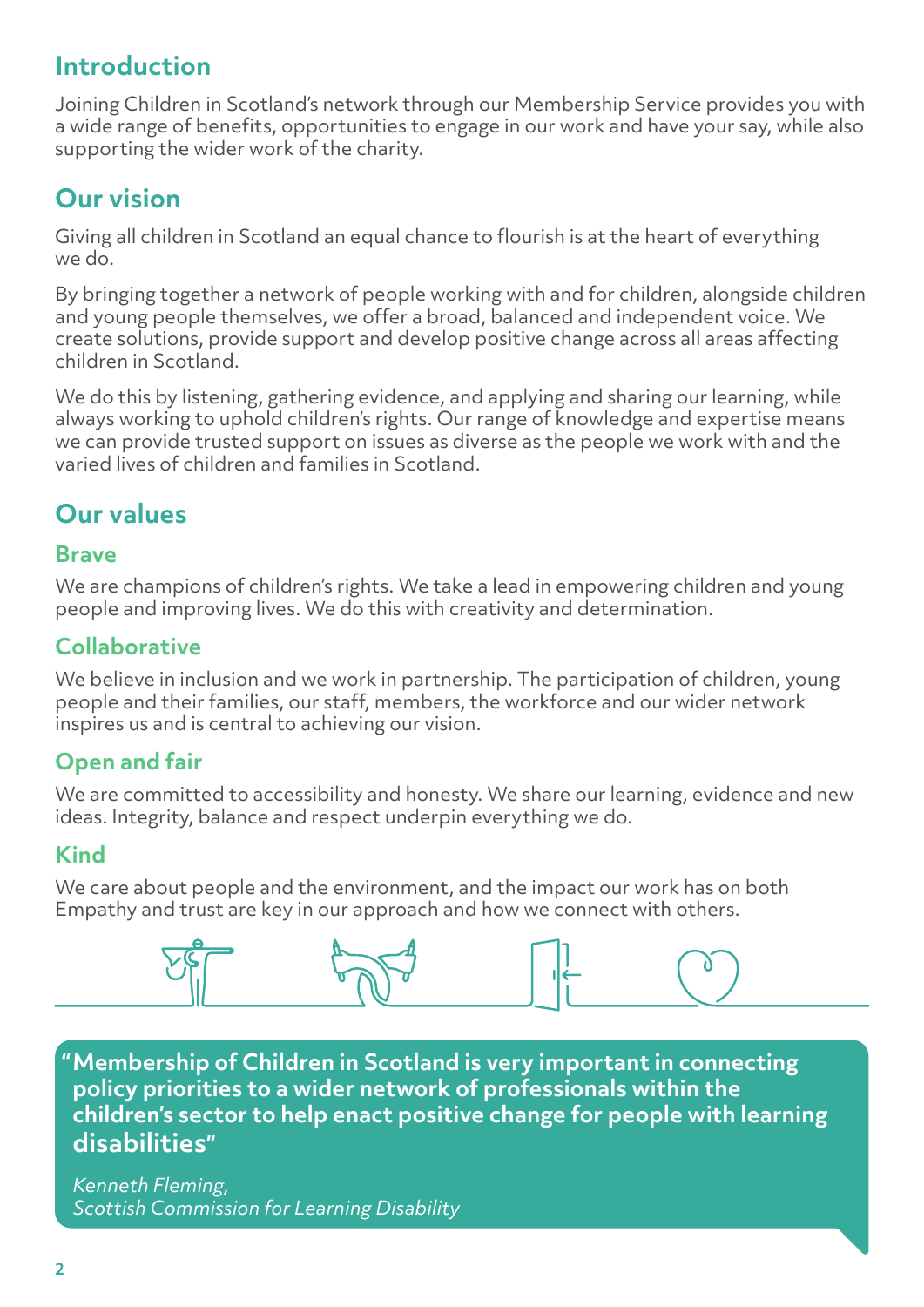# **Why join?**

We want as many people as possible to be involved in our work – from professionals who become part of our network via social media or attending training, to the children and young people who participate in what we do, to partners who help us deliver our work, to our diverse membership – covering every part of the children's sector in Scotland. As part of our multi-disciplinary network of people who bring knowledge, skills, and experience from every part of the children's sector, you have access to a range of benefits, including:

### **Insight magazine**

*Insight* is our new bi-annual publication for Children in Scotland members and a key part of our member benefits package.

It's an exciting opportunity to give our members more in-depth analysis and features about the projects and people shaping the future of Scotland's children's sector in a beautifully designed, visually-led publication.

### **Member training and events**

We run a series of free training events for our members, many of these hosted by member organisations as well by our own participation & engagement team.

We also have the Voices and Strategic Sector Forum meetings happening throughout the year – both exclusively available to members.

### **Financial discounts**

Our members get a range of discounts on Children in Scotland services and activities including:

- Webinars in our online Learning programme. **[Click here](https://childreninscotland.org.uk/wp-content/uploads/2022/01/Instructions-for-claiming-member-discount.pdf)** for a step-by-step guide to accessing your discounted rate for webinars
- Commissioned training
- Advertising in our e-News bulletins, *Insight*, magazine web pages and our Learning Guides
- Consultancy services.

#### **Exclusive content and resources**

Available on our website covering different areas of work including:

- Exclusive reports and briefings
- Blogs from member organisations and individuals in our monthly Members' News
- Summaries from Voices Forum meetings
- Minutes and podcast recordings from meetings of the Children's Sector Strategic and Policy Forum
- Priority access to our Learning Guides
- Access to our resource archive.

#### **Free recruitment advertising**

Available on the recruitment section of our website.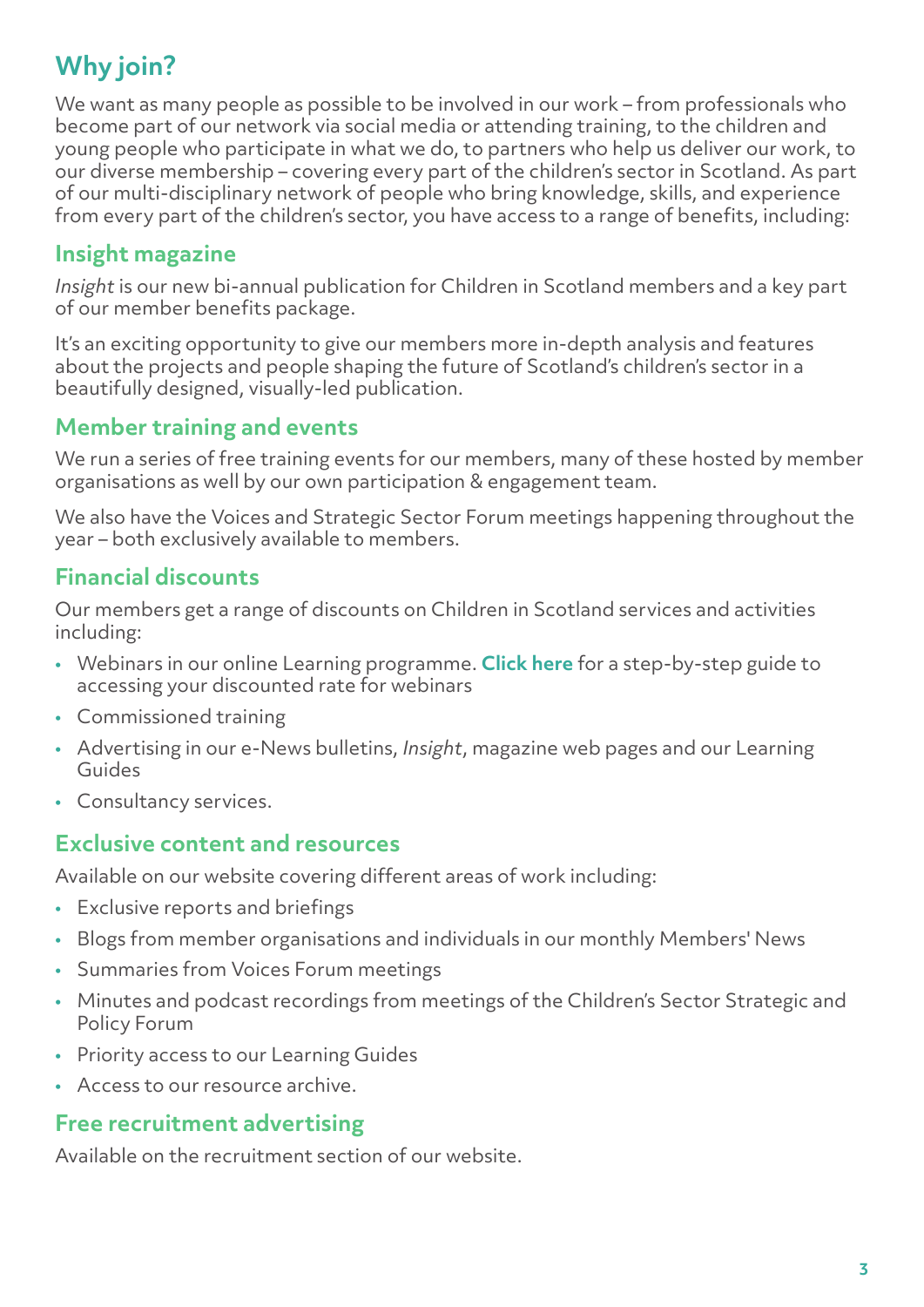### **Access to our digital network**

All members are also entitled to benefits as part of our digital network. These include:

- Our twice-weekly e-News bulletins for the children's sector filtering the media's top stories on policy and projects.
- Our monthly Members' News keeping members informed and up to date and providing you with the opportunity to share your learning and amplify your work across our digital network including 25k+ followers on Twitter.
- Members' Hub on our website highlighting exclusive member resources and upcoming member events.

# **How we engage with you as members**

Using the Children in Scotland network to inform our understanding of key issues, gathering expert views and sharing learning is a key part of how we work. Our members are central to this and a big part of ongoing engagement will be about using our channels to broadcast your experiences and views, building dialogue and signposting our collective strength.

#### **Consultation responses**

We regularly respond to consultations and include contributions from a range of different sources including children and young people and our members.

This provides us with a broad perspective and balanced view while giving our members the opportunity to influence policy and legislation that affects children and families. All our consultation responses are available to our members via the Members' Hub on the website.

### **Forum meetings**

Our member forums have been developed to meet the different needs of the children's sector workforce while also providing the opportunity to bring members together with the ambition of influencing policy and practice.

#### **Voices Forum meetings**

The Voices Forum brings together the diverse knowledge, skills and experience of our members to seek solutions for the most pressing issues affecting children in Scotland today. Every member of Children in Scotland is welcome to attend and contribute to Voices Forum meetings – we aim to have four meetings a year and these currently take place online.

#### **Children's Sector Strategic Forum**

This group of elected and invited senior level representatives has five main workstreams: Child Poverty, Health & Wellbeing, Rights, Outcomes Budgeting and Family Support.  It meets four times a year and shares its work and concerns directly with government.

### **Direct contact with our staff**

Members can get in touch with our staff at any point via email if they would like to talk through particular issues – for example suggestions for training or learning opportunities or specific policy positions or responses. Ideas can then be fed into our regular planning schedule and, where appropriate, put into action.

All of our staff information including names, areas of work and contact details are available on the website.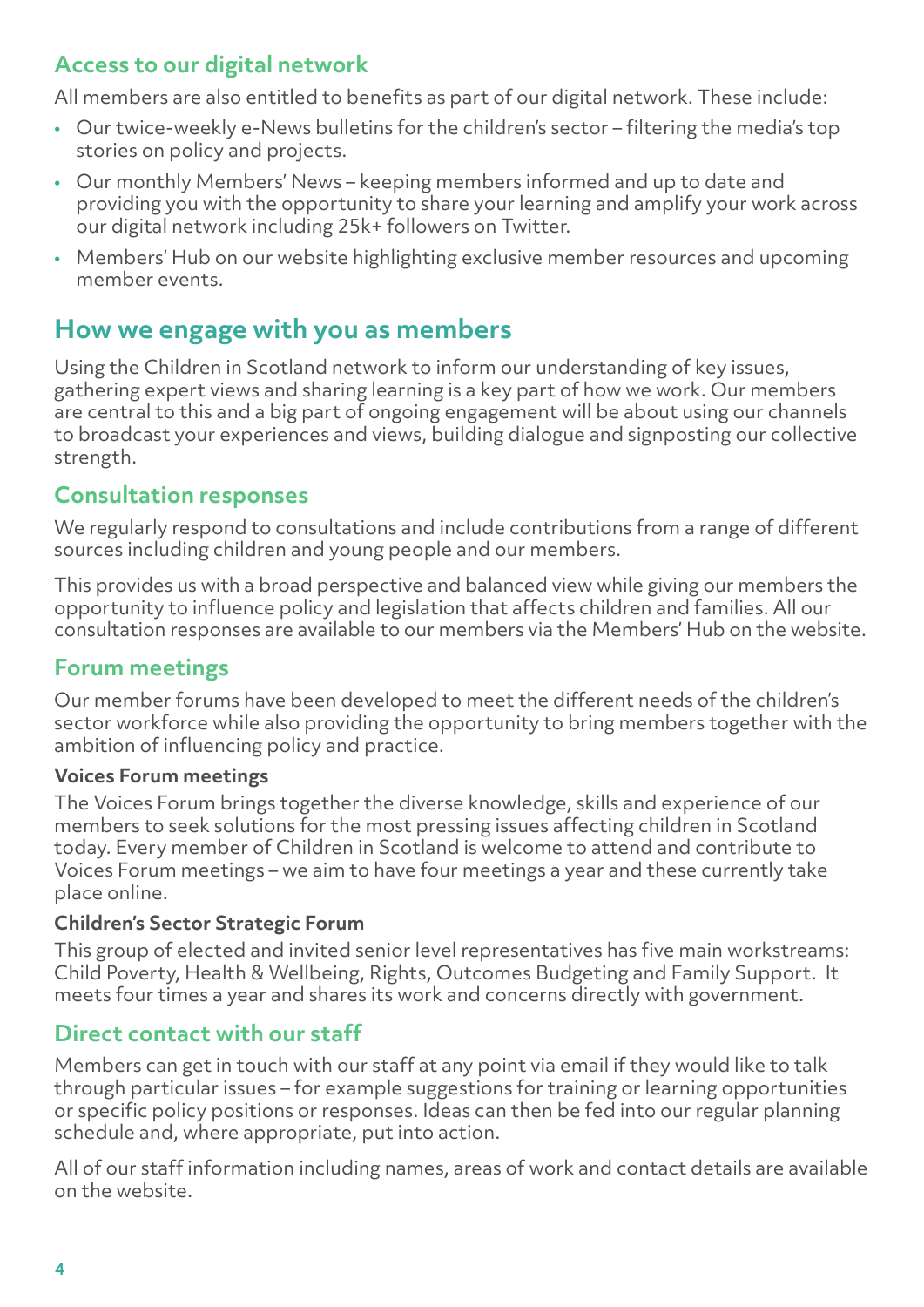## **Social media discussions**

We have a strong and ever-growing social media presence on Twitter, Facebook, LinkedIn and Instagram. We use these platforms as an opportunity to share the work we do and discuss key issues for, and with, the sector.

We encourage our members to get involved in the way that suits them best. We value dialogue and perspectives from the breadth of our network about how to achieve our vision that all children have an equal chance to flourish.

**"Membership of Children in Scotland helps ensure we're up to date with key policy developments, enables our staff and the artists we work with to access relevant training, and provides valuable opportunities for networking and cross-sectoral collaboration"**

*Rhona Matheson, Chief Executive, Starcatchers*

# **Terms and conditions**

There are a range of terms and conditions linked to Membership which are summarised below. If you would like some additional information about anything in particular, please don't hesitate to get in touch with us.

## **Application process**

An application form needs to be completed and submitted – via the website, email or post

- All applications are subject to due diligence by the membership team which includes confirmation of the applicant's:
	- **-** Agreement with Children in Scotland's Values, Vision and Purpose
	- **-** Provision of satisfactory information about their organisation or their individual interest in becoming a member.
- Additional information will be requested if required
- Membership is subject to approval by the Children in Scotland Leadership Team
- The Children in Scotland Board receive a quarterly report on new members for information.

### **Membership, benefits and responsibilities**

- Membership of Children in Scotland runs for a 12-month period
- Membership prices are available on the website and any changes are discussed with, and agreed by, the Board. Members will be informed of any changes to prices
- Membership benefits are subject to change throughout the year with detailed information available on Children in Scotland's website
- All our staff must be treated with respect and courtesy. Our members should expect the same. Our network is large and wide-ranging so differences of view will emerge from time to time. These will be managed appropriately by our staff and, where appropriate, any decision made by them will be final unless a formal complaint is made (see below)
- Members are responsible for ensuring that they inform us of any changes to the information provided at application, including their desire to cancel membership
- If membership fees are not paid by the third month of membership, then the membership will be cancelled, and all benefits will cease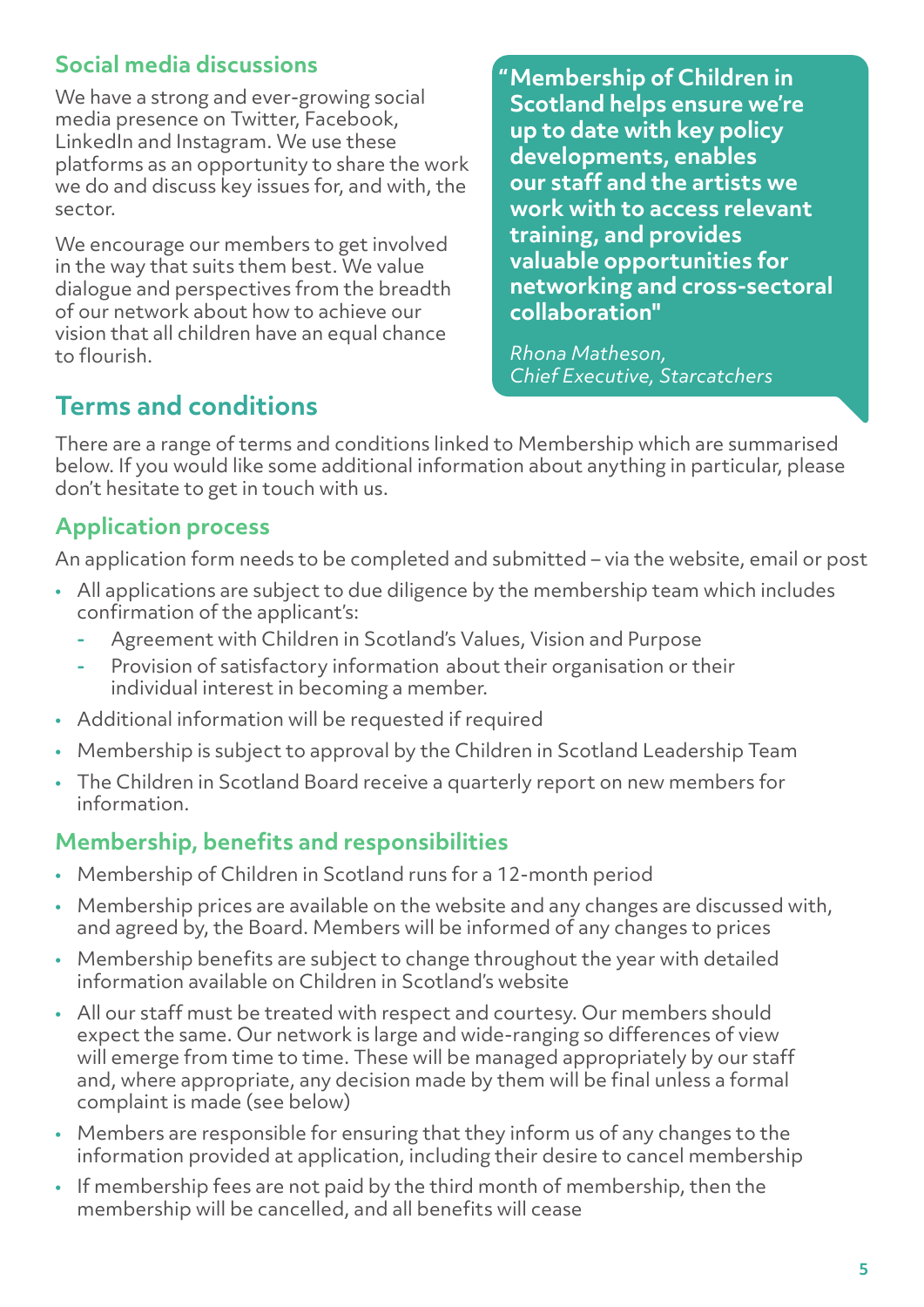- Membership is automatically renewed each year you will receive a reminder beforehand
- We must be advised in advance of the renewal date if you wish to end membership.

# **Ceasing Membership**

- A member can cancel their membership at any point by advising us via email or post
- We reserve the right to cancel a membership of an individual or organisation if we feel they have created an unacceptable cost to Children in Scotland, be it financial, reputational or in terms of resources

**Our membership "is valuable to our people as it opens up opportunities for engagement in learning and development with people from across the children's sector"**

*SallyAnn Kelly, Chief Executive, Aberlour*

• If membership is cancelled by the member or Children in Scotland during the membership year, we will not offer a pro-rata refund on fees paid.

### **Feedback or complaints**

- We are always keen to hear from our members, who can get in touch via telephone or email, to provide feedback or make suggestions about the work we do
- If there are any concerns or issues, we would hope to resolve these quickly and informally so please speak to one of the team at the earliest possible point
- Members can also make use of the Complaints Procedure if they feel it is necessary. This includes the right of appeal to the Children in Scotland Board if an application is not approved or membership is cancelled by us.

# **Children in Scotland governance**

We are very lucky to have a diverse and committed Board of Directors who guide and support the work we do.

The Board is responsible for our overall governance and strategic direction and accepts ultimate responsibility for the sound professional, legal and financial management of Children in Scotland as a charity. They also agree our vision and values, set overall strategy and policies for all key activities, oversee implementation and monitor our progres to plans.

As well as sitting on the Board, Directors may also undertake other roles within the organisation such as being part of working groups or committees involved in the planning or delivery of our work or becoming involved in any complaints.

The Board delegates much of the day-to-day delivery to the Children in Scotland Leadership Team, which is made up of senior managers from across the organisation. They work closely with the different services and staff across the organisation to develop our overarching Strategic Plan and annual delivery plans.

Regular reporting to the Board and funders ensures we are making progress in achieving identified outcomes while remaining focussed on our vision that all children in Scotland have an equal chance to flourish.

Children in Scotland and our Board of Directors function within the legal requirements set out by the Office of the Scottish Charity Regulator (OSCR) and our Articles of Association. On our website you can find information about who is currently sitting on our Board, alongside Annual Reports and our Strategic Plan.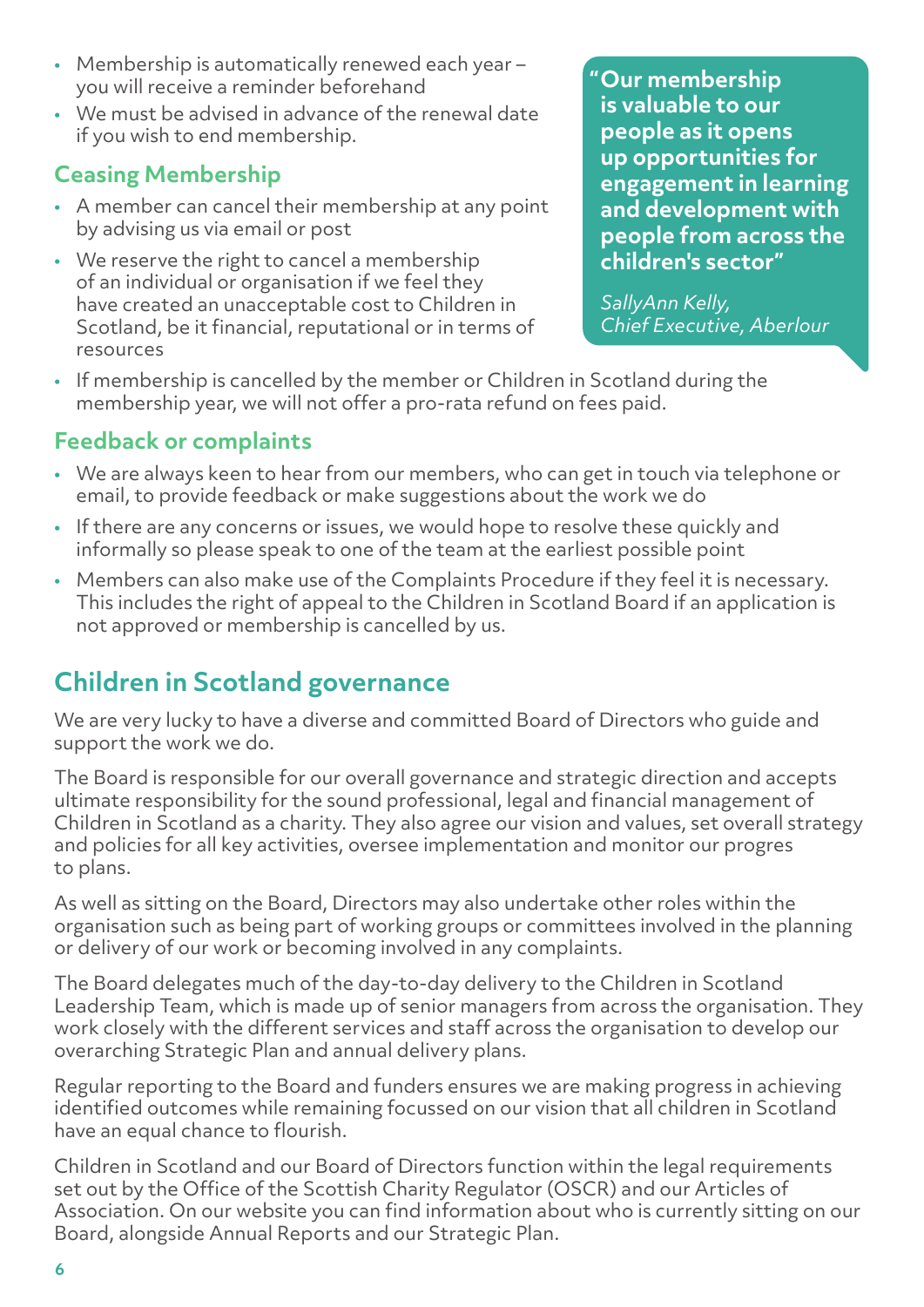# **Contact us**

Children in Scotland's Membership Service is delivered by representatives from across different parts of the charity. Please do not hesitate to get in touch if you have any questions or would like to discuss something with us.

For any general membership queries, contact: **membership@childreninscotland.org.uk**

Our Membership Team comprises:



**Chris Ross** – Senior Policy, Projects & Participation Officer cross@childreninscotland.org.uk



**Catherine Bromley** – Senior Communications Officer cbromley@childreninscotland.org.uk



**Simon Massey** – Head of Engagement & Learning smassey@childreninscotland.org.uk



**Cat Kozlowski** – Senior Learning & Events Officer ckozlowski@childreninscotland.org.uk



**Tracy Hope** – Senior Business Development Officer thope@childreninscotland.org.uk

**Early Years Scotland is delighted "to be a member of such a progressive and highly respected organisation as Children in Scotland"**

*Jane Brumpton, Chief Executive, Early Years Scotland*